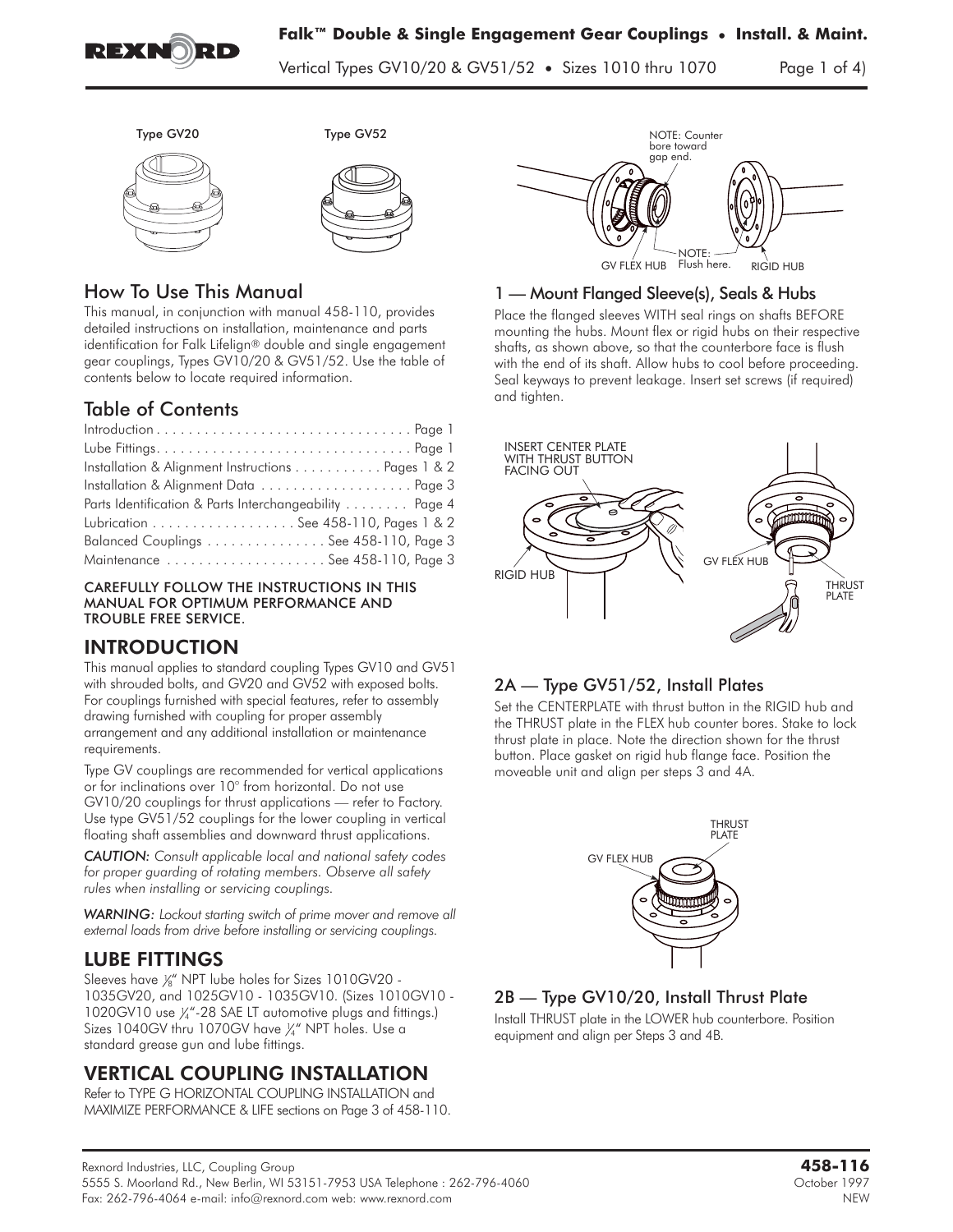**Install. & Maint. • Falk™ Double & Single Engagement Gear Couplings** (Page 2 of 4) Sizes 1010 thru 1070 **•** Vertical Types GV10/20 & GV51/52



#### 3 — Gap & Angular Alignment

For Types GV51/52 use a spacer bar equal in thickness to the "X" dimension specified in Table 1, Page 3. For Types GV10/20 use a spacer bar equal in thickness to gap specified in Table 1, Page 3. Insert bar, as shown above, to same depth at 90° intervals and measure clearance between bar and hub face with feelers. The difference in minimum and maximum measurements must not exceed the INSTALLATION ANGULAR limit specified in Table 1, Page 3.



### 4A — Type GV51/52, Parallel Offset Alignment

Align coupling so that, with the square (or depth micrometer) resting squarely on the flange, equal clearance measurements are obtained between flange and the hub O.D. In four places 90° apart. The difference between minimum and maximum feeler readings should not exceed the INSTALLATION PARALLEL OFFSET limit in Table 1 divided by two. The above measurement is TIR. Tighten all foundation bolts and repeat steps 3 and 4A. Realign coupling if necessary.



REXN

# 4B — Type GV10/20, Parallel Offset Alignment

Align so that a straight edge rests squarely (or within the limits specified in Table 1) on both hubs as shown above and also at 90° intervals. Check with feelers. The clearance should not exceed the INSTALLATION PARALLEL OFFSET limit specified in Table 1. Tighten all foundation bolts and repeat Steps 3 and 4B. Realign coupling if necessary.



### 5 — Insert Gasket, Center Plate & Join Flanges

IMPORTANT: Generously pack flanged sleeve(s) with recommended grease. For Type GV10/20, insert gasket, then insert the centerplate with the thrust button down. Center the plate in the counterbore of the lower flanged sleeve. Draw flanged sleeve(s) into position. Use only the fasteners furnished with the coupling. IMPORTANT: Tighten fasteners to torque specified in Table 1, Page 3.



### 6 — Lubricate

Remove all grease plugs and fill with recommended grease until an excess appears at the open hole; then insert plug. *CAUTION: Remove grease fitting and make certain all plugs are inserted after lubricating.*

Rexnord Industries, LLC, Coupling Group<br>1997 - 7962-056 S. Moorland Rd., New Berlin, WI 53151-7953 USA Telephone : 262-796-4060 State Porto NEW Fax: 262-796-4064 e-mail: info@rexnord.com web: www.rexnord.com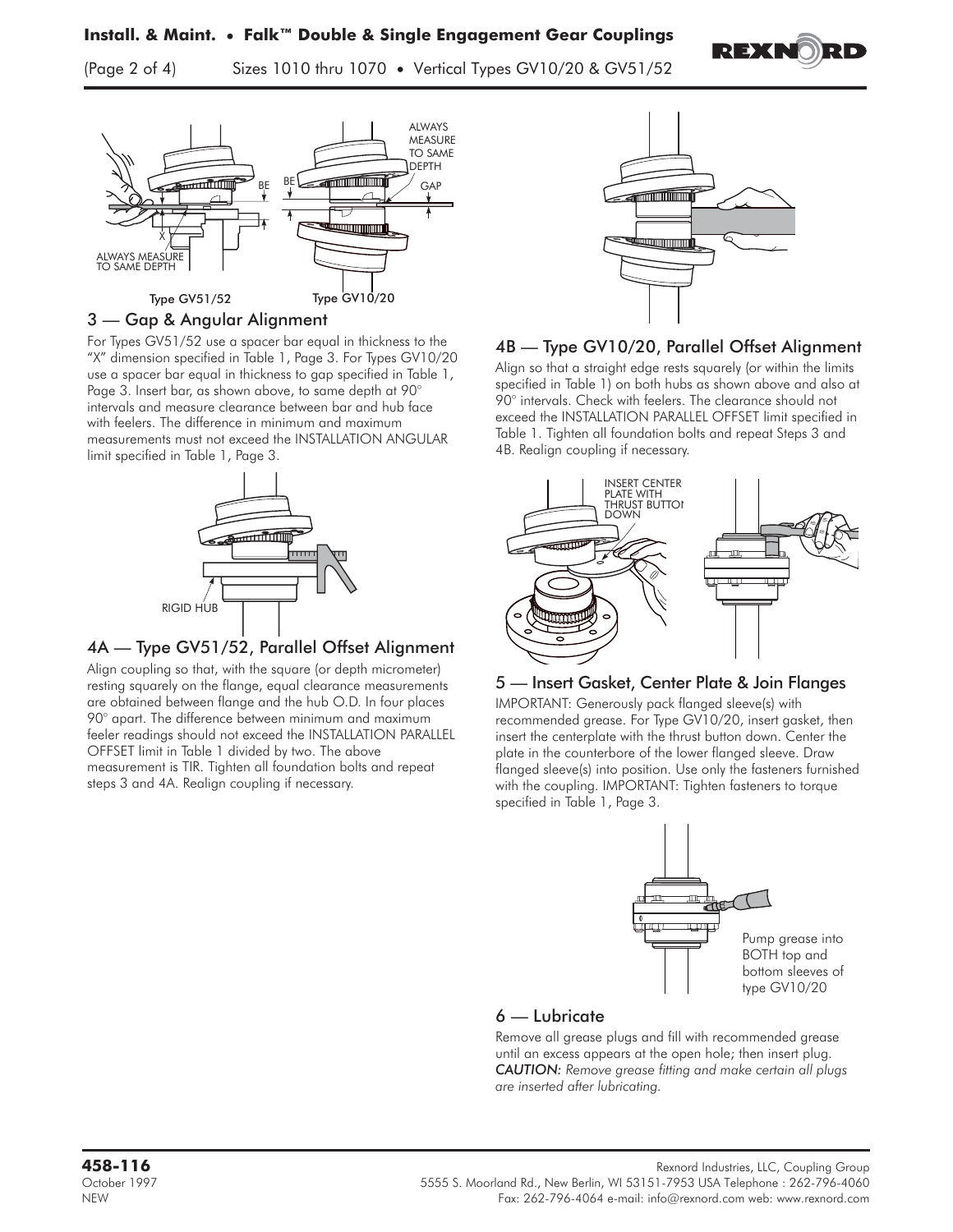

Vertical Types GV10/20 & GV51/52 **•** Sizes 1010 thru 1070 Page 3 of 4)

# TABLE 1 — Installation & Alignment Data -

| <b>COUPLING SIZE</b>                       |                                    | 1010                        | 1015            | 1020            | 1025                    | 1030                | 1035             | 1040            | 1045             | 1050            | 1055             | 1060             | 1070                 |                 |
|--------------------------------------------|------------------------------------|-----------------------------|-----------------|-----------------|-------------------------|---------------------|------------------|-----------------|------------------|-----------------|------------------|------------------|----------------------|-----------------|
| <b>TYPE GV51/52</b>                        |                                    |                             |                 |                 |                         |                     |                  |                 |                  |                 |                  |                  |                      |                 |
| "X" Dimension                              |                                    | 140<br>(3, 5)               | 140<br>(3, 5)   | .140<br>(3, 5)  | .200<br>(5, 0)          | .200<br>(5, 0)      | .260<br>(6, 6)   | .300<br>(7, 6)  | .360<br>(9,1)    | .315<br>(8, 0)  | .315<br>(0, 8)   | .315<br>(8, 0)   | .380<br>(9, 6)       |                 |
| BE                                         |                                    | .580<br>(14,7)              | .580<br>(14,7)  | .580<br>(14,7)  | .640<br>(16, 3)         | .640<br>(16,3)      | .710<br>(18, 0)  | .865<br>(22,0)  | 1.050<br>(26, 7) | 1.090<br>(27,7) | 1.090<br>(27, 7) | 1.215<br>(30, 9) | 1.540<br>(39,1)      |                 |
| <b>Installation Limits</b>                 | Angular                            |                             | .006<br>(0, 15) | .007<br>(0, 18) | .009<br>(0, 23)         | .011<br>(0, 28)     | .013<br>(0, 33)  | .015<br>(0, 38) | .018<br>(0, 46)  | .020<br>(0, 51) | .022<br>(0, 56)  | .024<br>(0,61)   | .026<br>(0,66)       | .031<br>(0, 79) |
|                                            | <b>Parallel Offset</b>             |                             | .001<br>(0, 03) | .001<br>(0, 03) | .001<br>(0, 03)         | .002<br>(0,05)      | .002<br>(0, 05)  | .002<br>(0, 05) | .003<br>(0,08)   | .003<br>(0,08)  | .003<br>(0,08)   | .003<br>(0,08)   | .004<br>(0, 10)      | .005<br>(0, 13) |
| $^{\prime\prime}$ W $^{\prime\prime}$      | <b>Operating Limits</b><br>Check † |                             | .035<br>(0,89)  | .045<br>(1, 14) | .054<br>(1, 37)         | .067<br>(1,70)      | .079<br>(2, 01)  | .092<br>(2, 34) | .108<br>(2,74)   | .121<br>(3,07)  | .131<br>(3, 33)  | .144<br>(3,66)   | .157<br>(3,99)       | .183<br>(4,65)  |
| Coupling<br><b>Speed</b><br>Range<br>(rpm) | NLGI $#0$ Grease $-$<br>Max. ‡     |                             | 7000            | 6000            | 5000                    | 4750                | 4400             | 3900            | 3600             | 3200            | 2900             | 2650             | 2450                 | 2150            |
|                                            | <b>Falk LTG or</b>                 | Min.                        | 1030            | 700             | 550                     | 460                 | 380              | 330             | 290              | 250             | 230              | 210              | 190                  | 160             |
|                                            | NLGI $#1$<br>Grease                | Allow.                      | 8000            | 6500            | 5600                    | 5000                | 4400             | 3900            | 3600             | 3200            | 2900             | 2650             | 2450                 | 2150            |
| Grease - Ibs. (kg)                         |                                    | .08<br>(0,036)              | .12<br>(0,054)  | .20<br>(0,091)  | .40<br>(0, 181)         | .60<br>(0, 272)     | 1.00<br>(0, 454) | 1.50<br>(0,680) | 2.00<br>(0.907)  | 3.00<br>(1, 36) | 3.70<br>(1,68)   | 5.00<br>(2, 27)  | 7.20<br>(3, 27)      |                 |
| <b>Flange Bolt Torque</b><br>lb-in. (Nm)   | <b>GV51</b>                        |                             | 108<br>(12,2)   | 372<br>(42)     | 372<br>(42)             | 900<br>(102)        | 900<br>(102)     | 1800<br>(203)   | 1800<br>(203)    | 1800<br>(203)   | 3000<br>(339)    | 3000<br>(339)    | .                    | .               |
|                                            | <b>GV52</b>                        |                             | 108<br>(12,2)   | 372<br>(42)     | 900<br>(102)            | 1800<br>(203)       | 1800<br>(203)    | 3000<br>(339)   | 3000<br>(339)    | 3000<br>(339)   | 3000<br>(339)    | 3000<br>(339)    | 3000<br>(339)        | 3000<br>(339)   |
|                                            |                                    |                             |                 |                 |                         | <b>TYPE GV10/20</b> |                  |                 |                  |                 |                  |                  |                      |                 |
| <b>Gap-Hub Separation</b>                  |                                    | .438<br>(11)                | .438<br>(11)    | .438<br>(11)    | .562<br>(14)            | .562<br>(14)        | .688<br>(17)     | .875<br>(22)    | 1.000<br>(25)    | 1.000<br>(25)   | 1.000<br>(25)    | 1.125<br>(29)    | 1.375<br>(35)        |                 |
| <b>Gap Tolerance</b>                       |                                    |                             | .012<br>(0, 30) | .012<br>(0, 30) | .012<br>(0, 30)         | .018<br>(0, 46)     | .018<br>(0, 46)  | .025<br>(0,64)  | .025<br>(0,64)   | .031<br>(0, 79) | .031<br>(0, 79)  | .031<br>(0, 79)  | .031<br>(0, 79)      | .037<br>(0, 94) |
| <b>BE (Between Shaft Ends)</b>             |                                    | .94<br>(23,7)               | 94<br>(23,7)    | .94<br>(23,7)   | 1.06<br>(26,7)          | 1.06<br>(26,7)      | 1.19<br>(29,7)   | 1.38<br>(34,7)  | 1.74<br>(44, 0)  | 1.74<br>(44, 0) | 1.74<br>(44, 0)  | 1.88<br>(48, 0)  | 2.40<br>(60, 4)      |                 |
| <b>Installation Limits</b>                 | Angular                            |                             | .006<br>(0, 15) | .007<br>(0, 18) | .009<br>(0, 23)         | .011<br>(0, 28)     | .013<br>(0, 33)  | .015<br>(0, 38) | .018<br>(0, 46)  | .020<br>(0, 51) | .022<br>(0, 56)  | .024<br>(0,61)   | .026<br>(0,66)       | .031<br>(0, 79) |
|                                            | <b>Parallel Offset</b>             |                             | .002<br>(0, 05) | .003<br>(0,08)  | .003<br>(0,08)          | .004<br>(0, 10)     | .005<br>(0, 13)  | .006<br>(0, 15) | .007<br>(0, 18)  | 800.<br>(0, 20) | .009<br>(0, 23)  | .010<br>(0, 25)  | .011<br>(0, 28)      | .013<br>(0, 33) |
| $^{\prime\prime}$ W $^{\prime\prime}$      | <b>Operating Limits</b><br>Check t |                             | .035<br>(0, 89) | .045<br>(1, 14) | .054<br>(1, 37)         | .067<br>(1,70)      | .079<br>(2, 01)  | .092<br>(2, 34) | .108<br>(2,74)   | .121<br>(3,07)  | .131<br>(3, 33)  | .144<br>(3,66)   | .157<br>(3,99)       | .183<br>(4,65)  |
| Coupling<br><b>Speed</b><br>Range<br>(rpm) | NLGI $#0$ Grease $-$<br>Max. ‡     |                             | 7000            | 6000            | 5000                    | 4750                | 4400             | 3900            | 3600             | 3200            | 2900             | 2650             | 2450                 | 2150            |
|                                            | Falk LTG or                        | Min.                        | 1030            | 700             | 550                     | 460                 | 380              | 330             | 290              | 250             | 230              | 210              | 190                  | 160             |
|                                            | NLGI $#1$<br>Grease                | Allow.                      | 8000            | 6500            | 5600                    | 5000                | 4400             | 3900            | 3600             | 3200            | 2900             | 2650             | 2450                 | 2150            |
| Grease - Ibs. (kg)                         |                                    | $\overline{.18}$<br>(0.082) | .30<br>(0, 136) | .50<br>(0, 227) | .90<br>(0,408)          | 1.40<br>(0,635)     | 2.20<br>(0,998)  | 3.20<br>(1, 45) | 4.40<br>(2,00)   | 6.30<br>(2,86)  | 8.00<br>(3,63)   | 10.60<br>(4, 81) | 15.60<br>(7,08)      |                 |
| <b>Flange Bolt Torque</b><br>Ib-in. (Nm)   | <b>GV10</b>                        |                             | 108<br>(12,2)   | 372<br>(42)     | $\frac{372}{ }$<br>(42) | 900<br>(102)        | 900<br>(102)     | 1800<br>(203)   | 1800<br>(203)    | 1800<br>(203)   | 3000<br>(339)    | 3000<br>(339)    | $\sim$ $\sim$ $\sim$ | .               |
|                                            | <b>GV20</b>                        |                             | 108<br>(12, 2)  | 372<br>(42)     | 900<br>(102)            | 1800<br>(203)       | 1800<br>(203)    | 3000<br>(339)   | 3000<br>(339)    | 3000<br>(339)   | 3000<br>(339)    | 3000<br>(339)    | 3000<br>(339)        | 3000<br>(339)   |

Refer to selection guide for maximum bores and Engineering 427-108 for reboring instructions.

† Refer to ANNUAL MAINTENANCE on Page 3 of 458-110.

‡ Couplings with NLGI #0 grease may be operated at any speed between zero and the maximum shown.